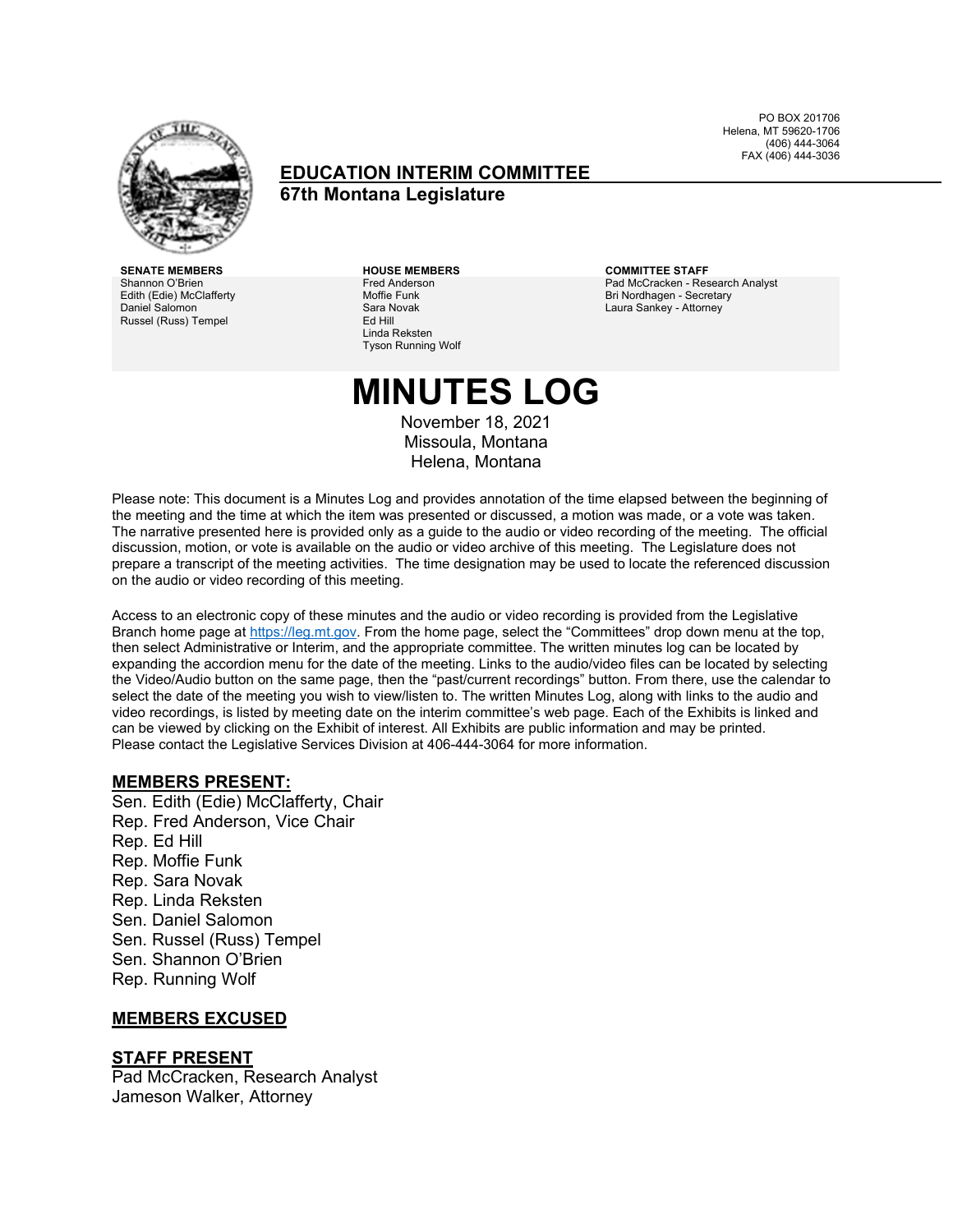Bri Nordhagen, Secretary

**AGENDA [\(Attachment 1\)](https://leg.mt.gov/content/Committees/Interim/2021-2022/Education/Meetings/Nov-2021/Nov-2021-DRAFT-agenda.pdf)** 

## **VISITOR'S LIST**

## **COMMITTEE ACTION**

The committee modified its rules to accommodate potential ballot issue review requirements and provided directions to staff related to the committee's work plan.

## **CALL TO ORDER/ROLL CALL**

Madam chair McClafferty called the Education Interim Committee to order. The committee secretary took roll.

### **Administrative Rule Review**

13:56:02 Jameson Walker, Legislative Services Division attorney, began his overview of the "Interim Review of Ballot Issues" handout. **[\(Exhibit 1\)](https://leg.mt.gov/content/Committees/Interim/2021-2022/Education/Meetings/Nov-2021/Ex1.pdf)** 

### **Motion**

 $14:01:19$ Rep. Anderson made a motion regarding accepting the other two interim committee's amendments to committee rules.

### Questions from the committee

| 14:01:42 | Rep. Funk asked Mr. Walker if the 10 days was not the usual notice of days        |
|----------|-----------------------------------------------------------------------------------|
|          | versus the 14, and if leadership gave the appropriate interim committee direction |

14:03:25 Sen. Salomon asked Mr. Walker if they were calendar or working days for the

14/10 days, should it be defined or go with the default.

- 14:06:18 Madam chair McClafferty asked if the committee could add the three days definition.
- 14:11:08 Sen. Salomon asked if the language of the days should be defined or go with the default.
- 14:11:44 Madam chair McClafferty asked Mr. McCracken if he could draft a letter stating this change.
- 14:12:30 Rep. Reksten asked if three days were sufficient for notice.

**Motion**<br>14:12:30 Madam chair McClafferty made a motion to change the three days definition.

**<u>Vote</u><br>14·12·30** The motion to change the three days definition passed unanimously on a voice vote.

## Questions from the committee<br>14:13:38 Rep. Funk aske

- Rep. Funk asked Mr. Jameson if the statutory 14 days were business days.
- 14:14 Sen. O'Brien asked Mr. Walker if all other committee's abided by the 14 days and was it consistent with the policies regarding notification.

**Motion** Madam chair McClafferty made a motion the committee change "less than three days" in the language.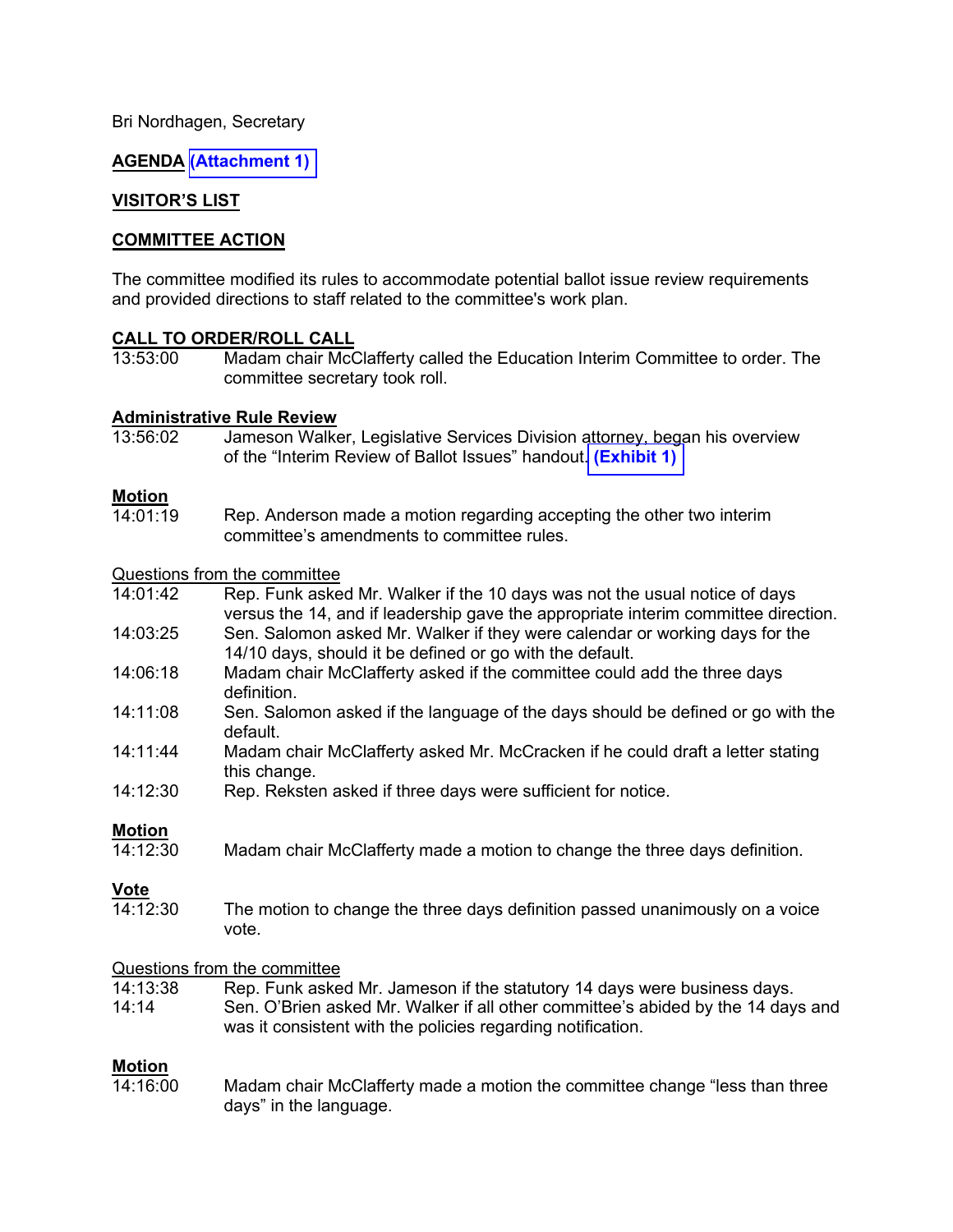<mark>Vote</mark><br>14<sup>.</sup>16<sup>.</sup>14 The motion to change "less than three days" in the language passed unanimously on a voice vote.

## **Office of Public Instruction Updates (OPI)**

Superintendent Elsie Arntzen began her overview of the "OPI updates", "youth risk behavior survey", and "CSCT Update" handouts. **[\(Exhibit](https://leg.mt.gov/content/Committees/Interim/2021-2022/Education/Meetings/Nov-2021/Ex2.pdf) 2) [\(Exhibit 3\)](https://leg.mt.gov/content/Committees/Interim/2021-2022/Education/Meetings/Nov-2021/Ex3.pdf) [\(Exhibit 4\)](https://leg.mt.gov/content/Committees/Interim/2021-2022/Education/Meetings/Nov-2021/Ex4.pdf)** 

# Questions from the committee<br>14:42:29 Rep. Novak ask

- Rep. Novak asked Superintendent Arntzen if she had any numbers as far as programs available today with the CSCT, and services rendered.
- 14:43:44 Sen. O'Brien asked Supt. Arntzen if there was more clarification regarding this program in the future, and were they surveying the students as much as last year as the funding was uncertain.
- 14:47:06 Rep. Funk asked Supt. Arntzen if there was a better program or another way to help the students.
- 14:57:04 Rep. Novak asked Supt. Arntzen what happens when it's early in the school year and they score high, and how is the assessment going to drive the instruction.
- 15:02:01 Madam chair McClafferty asked if they had started entrance testing, when will they do the second one, and how long does the renaissance test take as well as other ones.
- 15:06:50 Rep. Hill asked Supt. Arntzen asked if she could explain the loss of learning, different learning opportunities and to expand on that.
- 15:11:01 Rep. Funk asked Supt. Arntzen if the K-12 task force could be restarted and would that help with the situation.
- 15:15:30 Rep. Reksten asked if they were doing anything for teachers leaving the job force to adjust and was there enough going on in the state through OPI that can help new teachers to want to stay in Montana.

# **Review "No Time to Lose"**

Mr. McCracken began his overview of the "NCSL – No Time to Lose" booklet. **[\(Exhibit 5\)](https://leg.mt.gov/content/Committees/Interim/2021-2022/Education/Meetings/Nov-2021/Ex5.pdf)** 

# Questions from the committee<br>15:31:27 Rep. Funk aske

Rep. Funk asked if she was there in person, does she need to do anything else.

## **BREAK**

15:32:05

## **Review MUS 2-Year Commission final report and materials**

15:45:00 Mr. McCracken began his overview of the "ORPA – MUS 2-Year Commission", and "HB 754" handouts. **[\(Exhibit 6\)](https://leg.mt.gov/content/Committees/Interim/2021-2022/Education/Meetings/Nov-2021/Ex6.pdf) [\(Exhibit 7\)](https://leg.mt.gov/content/Committees/Interim/2021-2022/Education/Meetings/Nov-2021/Ex7.pdf)** 

## Committee discussion

15:50:01 The committee discussed the MUS 2-Year Commission final report.